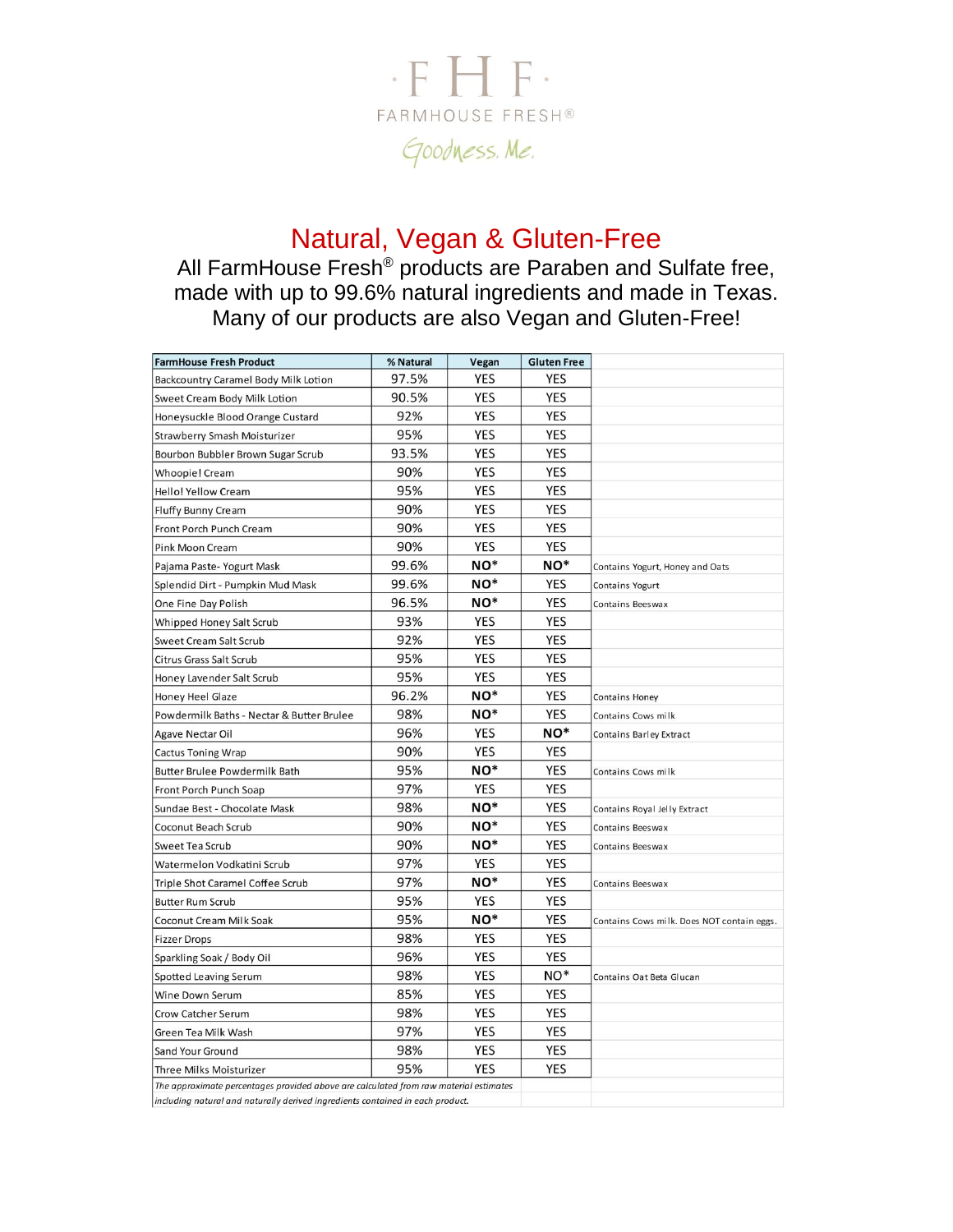# Ingredient Decks

#### **Honey Heel Glaze:**

Water/Eau, Glycerine, Polysorbate 20, Polyquaternium-37, Parfum, Honey, Natural Rice Bran Oil (Orza Sativa), Tocopheryl Acetate (Vitamin E),Tetrahexyldecyl Ascorbate, Panthenol, Carica Papaya (Papaya) Fruit Extract, Ananas Sativus (Pineapple) Fruit Extract, Aloe Barbadensis Leaf Juice, Lactic Acid, PEG-40 Hydrogenated Castor Oil, Potassium Sorbate, Diazolidinyl Urea, DMDM Hydantoin, Caramel, Annatto.

#### **Strawberry Smash:**

Aloe Barbadensis Leaf Juice, Water/Eau, Glycerin, Glycine Soja (Soybean) Oil, Polysorbate 80, Butyrospermum Parkii (Shea Butter), Cetearyl Alcohol, Ceteareth-20, Cetyl Alcohol, Stearyl Alcohol, Parfum, Fragaria Vesca (Strawberry) Fruit Extract, Oryza Sativa (Rice) Barn Oil, Ethylhexyl Palmitate, Dimethicone, Cyanocobalmin (Vitamin B12), Tocopheryl Acetate, Menthone Glycerin Acetal, Carbomer, Disodium EDTA, Tetrasodium EDTA, Sodium Hydroxymethylglycinate, Sodium Hydroxide, Phenoxyethanol, Caprylyl Glycol, Potassium Sorbate

#### **Sweet Cream Body Milk:**

Water/Eau, Glycine Soja (Soybean) Oil, Sorbitol, Glycerin, Glyceryl Stearate, PEG-100 Stearate, Cetyl Alcohol, Oryza Sativa (Rice) Bran Oil, Simmondsia Chinensis (Jojoba) Seed Oil, Prunus Amygdalus Dulcis (Sweet Almond) Oil, Persea Gratissima (Avocado) Oil, Sesamum Indicum (Sesame) Seed Oil, Stearyl Alcohol, Dimethicone, Polysorbate 20, Carbomer, Aminomethyl Propanol, Parfum, Sodium Benzotriazolyl Butylphenol Sulfonate, Tetradibutyl Pentaerithrityl, Hydroxyhydrocinnamate, Potassium Sorbate, Phenoxyethanol, Caprylyl Glycol.

#### **Sweet Cream Fine Grain Salt Scrub**

Sodium Chloride, Water/Eau, Parfum, Cocamidopropyl Betaine, Polysorbate 20, Glycine Soja (Soybean) Oil, Sea Salt, Oryza Sativa (Rice) Bran Oil, Tocopheryl Acetate, Sodium Hydroxymethylglycinate.

#### **Whipped Honey Fine Grain Salt Scrub**

Sodium Chloride, Water/Eau, Parfum, Cocamidopropyl Betaine, Polysorbate 20, Glycine Soja (Soybean) Oil, Sea Salt, Oryza Sativa (Rice) Bran Oil, Tocopheryl Acetate, DMDM Hydantoin, Caramel

#### **Honey Lavender Fine Grain Salt Scrub**

Sodium Chloride, Water/Eau, Cocamidopropyl Betaine, Parfum, Glycine Soja (Soybean) Oil, Sea Salt, Oryza Sativa (Rice) Bran Oil, Tocopheryl Acetate, Polysorbate 20, DMDM Hydantoin, Citric Acid

#### **Nectar Powdermilk Bath with Chicory Root**

Milk/Lait, Sodium Chloride, Parfum, Sodium Cocoyl Glutamate, Cichorium Intybus (Chicory) Root Extract, Tocopheryl Acetate, Prunus Amygdalus Dulcis (Sweet Almond) Oil, Citric Acid, Sodium Bicarbonate, Aluminum Starch Octenylsuccinate

#### **Butter Brulle Powdermilk Bath with Chicory Root**

Milk/Lait, Sodium Chloride, Sodium Cocoyl Glutamate, Parfum, Prunus Amygdalus Dulcis (Sweet Almond) Oil, Cichorium Intybus (Chicory) Root Extract, Tocopheryl Acetate, Aluminum Starch Octenylsuccinate, Sodium Bicarbonate, Citric Acid

#### **Whoopie! Shea Butter Cream**

Water/Eau, Stearic Acid, Glycerin, Glycine Soja (Soybean) Oil, Glyceryl Stearate, PEG-100 Stearate, Butyrospermum Parkii (Shea Butter), Laureth-4, Sorbitol, Parfum, Cyclopentasiloxane, Theobroma Cacao (Cocoa) Butter, Simmondsia Chinensis (Jojoba) Seed Oil, Aloe Barbadensis Leaf Juice, Tocopheryl Acetate, Octyldodecyl Myristate, Cetyl Alcohol, Polysorbate 20, Potassium Sorbate, Phenoxyethanol, Caprylyl Glycol

#### **Fluffy Bunny Shea Butter Cream**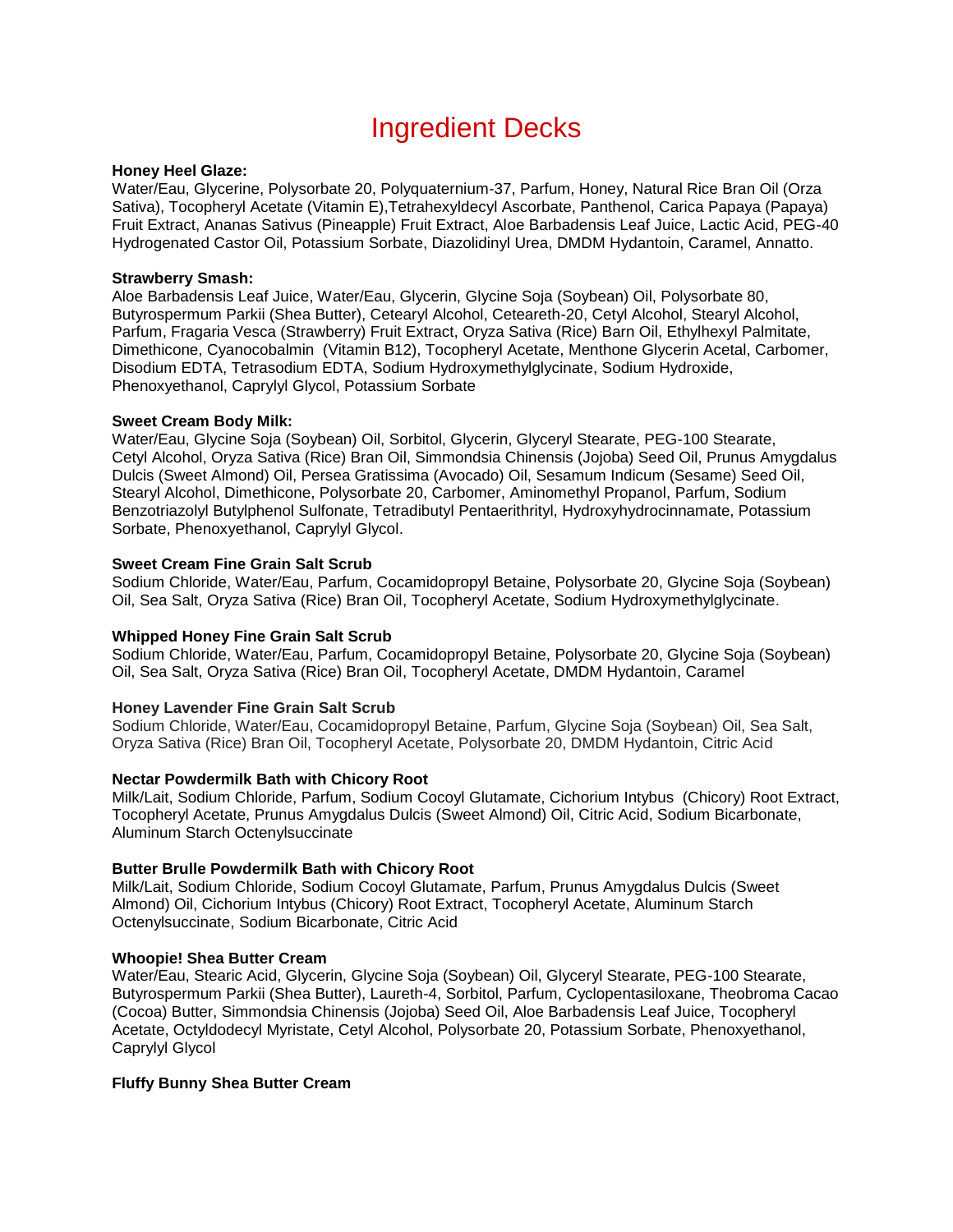Water/Eau, Stearic Acid, Glycerin, Glycine Soja (Soybean) Oil, Glyceryl Stearate, PEG-100 Stearate, Butyrospermum Parkii (Shea Butter), Laureth-4, Sorbitol, Parfum, Cyclopentasiloxane, Theobroma Cacao (Cocoa) Butter, Simmondsia Chinensis (Jojoba) Seed Oil, Aloe Barbadensis Leaf Juice, Tocopheryl Acetate, Octyldodecyl Myristate, Cetyl Alcohol, Polysorbate 20, Potassium Sorbate, Phenoxyethanol, Caprylyl Glycol

#### **Front Porch Punch Shea Butter Cream**

Water/Eau, Stearic Acid, Glycerin, Glycine Soja (Soybean) Oil, Glyceryl Stearate, PEG-100 Stearate, Butyrospermum Parkii (Shea Butter), Laureth-4, Sorbitol, Parfum, Cyclopentasiloxane, Theobroma Cacao (Cocoa) Butter, Simmondsia Chinensis (Jojoba) Seed Oil, Aloe Barbadensis Leaf Juice, Tocopheryl Acetate, Octyldodecyl Myristate, Cetyl Alcohol, Polysorbate 20, Potassium Sorbate, Phenoxyethanol, Caprylyl Glycol

# **Pink Moon Shea Butter Cream**

Water/Eau, Stearic Acid, Glycerin, Glycine Soja (Soybean) Oil, Glyceryl Stearate, PEG-100 Stearate, Butyrospermum Parkii (Shea Butter), Laureth-4, Sorbitol, Parfum, Cyclopentasiloxane, Theobroma Cacao (Cocoa) Butter, Simmondsia Chinensis (Jojoba) Seed Oil, Aloe Barbadensis Leaf Juice, Tocopheryl Acetate, Octyldodecyl Myristate, Cetyl Alcohol, Polysorbate 20, Potassium Sorbate, Phenoxyethanol, Caprylyl Glycol

# **Bourbon Bubbler Scrub**

Sucrose, Glycine Soja (Soybean) Oil, Sodium Chloride, Parfum, Ethyl Alcohol (Whiskey), Tocopherol, Oryza Sativa (Rice Bran) Oil, Laureth 4, PEG-40 Castor Oil

# **Agave Nectar Massage Oil**

Glycine Soja (Soybean) Oil, PEG-20 Glyceryl Triisostearate, Sorbeth-30 Tetraoleate, Parfum, Agave Rigida (Sisal) Extract, Santalum Album (Sandalwood) Extract, Phellodendron Amurense Bark Extract, Hordeum Distichon (Barley) Extract, Prunus Amygdalus Dulcis (Sweet Almond) Oil, Tocopherol.

#### **Buffalo Greens Salt Scrub**

Sodium Chloride, Water/Eau, Parfum, Organic Medicago Sativa (Alfalfa) Seed Powder, Cocamidopropyl Betaine, Polysorbate 20, Glycine Soja (Soybean) Oil, Sea Salt, Oryza Sativa (Rice) Bran Oil, Tocopheryl Acetate, Sodium Hydroxymethylglycinate.

#### **Cactus Wrap**

Water/Eau, Pentylene Glycol, Polysorbate 80, Glycerin, Parfum, Xanthan Gum, Organic Opuntia Ficus Indica Powder, Sea Salt, Chondrus Crispus (Carrageenan), Aloe Barbadensis Leaf Juice, Zingiber Officinale (Ginger) Root Extract, Capsicum Annuum Fruit Extract, Ahnfelitia Concinna Extract, Tocopheryl Acetate, Tetrahexyldecyl Ascorbate, Menthyl Lactate, PEG-40 Hydrogenated Castor Oil, Isopropyl Alcohol, Disodium EDTA, Phenoxyethanol

# **Honey Oat Pajama Paste Yogurt Mask**

Water/Eau, Bentonite, Yogurt, Glycerin, Magnesium Aluminum Silicate, Honey/Miel, Avena Sativa (Oat) Kernel Flour, Saccharomyces Ferment, Decyl Glucoside, Cinnamomum Zeylanicum, Eugenia Caryophyllus, Cyclotene, Bulnesia Sarmienti, Caprylic/Capric Triglyceride, Myristica Fragrans, Citrus Sinensis, Vanillin,

Cananga Odorata, Ricinus Communis, Zingiber Officinale, Phenylacetic Acid, Phenylethyl Acetate, Xanthan Gum, Potassium Sorbate, 1,2-Hexanediol, Caprylyl Glycol, Phenoxyethanol

### **Pumpkin Splendid Dirt Mud Mask**

Water/Eau, Bentonite, Yogurt, Glycerin, Illite, Cucurbita Pepo (Pumpkin), Magnesium Aluminum Silicate, Saccharomyces Ferment, Decyl Glucoside, Benzaldehyde, Benzyl Alcohol,Beta Caryphyllene, Eugenia Caryophyllus, Coumarin, Ethyl Butyrate, Heliotropine, Iso Amyl Acetate, Ho Wood, Maltol, Myristica Fragrans, Terpineol Alpha, Vanillin, Ricinus Communis, Citrus Sinensis Sanguinello, Ethyl Propionate,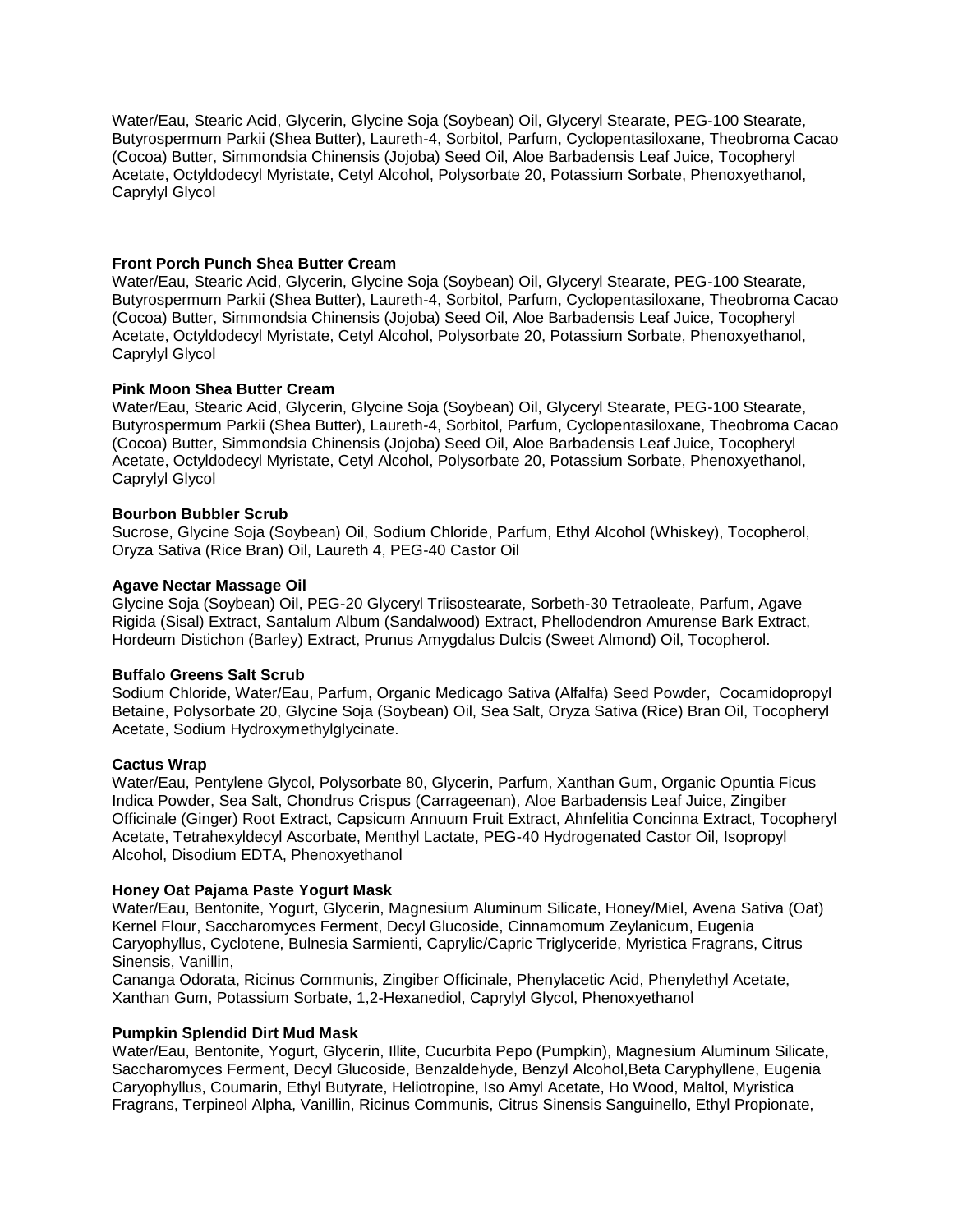Zingiber Officinale, Xanthan Gum, Potassium Sorbate, 1,2-Hexanediol, Caprylyl Glycol, Phenoxyethanol

# **One Fine Day Shea Sugar Polish**

Sucrose, Glycerin, Sorbitol, Water/Eau, Tribehenin, Caprylic/Capric Triglyceride, PEG-8 Beeswax, Cetyl Alcohol, PEG-40 Castor Oil, Cetearyl Alcohol, Butyrospermum Parkii (Shea Butter), Tocopherol, Acetyl Propionyl, Anisic Aldehyde, Benzaldehyde, Benzyl Alcohol, Citral, Coumarin, Ethyl 2 Methyl Butyrate, Ethyl Levulinate, Citrus Paradisis (Grapefruit) Oil, Citrus Grandis (Grapefruit) Peel Oil, Heliotropine, Iso Amyl Butyrate, Citrus Medica Limonum (Lemon) Oil, Citrus Aurantifolia (Lime) Oil, Citrus Medica Limonum, (Lemon) Oil, Litsea Cubeba Fruit Oil, Citrus Sinensis Oil, Citrus Reticulata (Tangerine) Peel Oil, Vanillin, Vanilla Planifolia Fruit Oil, Ricinus Communis (Castor) Seed Oil, Helianthus Annuus (Sunflower) Seed Oil, Ceteareth-20, Polyacrylamide, C13-14 Isoparaffin, Laureth-7, Phenoxyethanol

#### **Hello Yellow**

Water/Eau, Stearic Acid, Glycerin, Glycine Soja (Soybean) Oil, Glyceryl Stearate, PEG-100 Stearate, Butyrospermum Parkii (Shea Butter), Laureth-4, Sorbitol, Cyclopentasiloxane, Acetyl Propionyl, Anisic Aldehyde, Benzaldehyde, Benzyl Alcohol, Citral, Coumarin, Ethyl 2 Methyl Butyrate, Ethyl Levulinate, Citrus Paradisis (Grapefruit) Oil, Citrus Grandis (Grapefruit) Peel Oil, Heliotropine, Iso Amyl Butyrate, Citrus Medica Limonum (Lemon) Oil, Citrus Aurantifolia (Lime) Oil, Citrus Medica Limonum (Lemon) Oil, Litsea Cubeba Fruit Oil, Citrus Sinensis Oil, Citrus Reticulata (Tangerine) Peel Oil, Vanillin, Vanilla Planifolia Fruit Oil, Ricinus Communis (Castor) Seed Oil, Theobroma Cacao (Cocoa) Butter, Simmondsia Chinensis (Jojoba) Seed Oil, Aloe Barbadensis Leaf Juice, Tocopheryl Acetate, Octyldodecyl Myristate, Cetyl Alcohol, Polysorbate 20, Potassium Sorbate, Phenoxyethanol, Caprylyl Glycol

# **Backcountry Caramel**

Water/Eau, Glycine Soja (Soybean) Oil, Sorbitan Stearate, Cetyl Esters, Sorbityl Laurate, Sorbitol, Cocos Nucifera (Coconut) Oil, Glycerin, Isostearyl Isostearate, Helianthus Annuus (Sunflower) Seed Oil, Oenothera Biennis (Evening Primrose) Oil, Oryza Sativa (Rice) Bran Oil, Tocopherol, Xanthan Gum, Pentaerythrityl Tetra-di-t-butyl Hydroxyhydrocinnamate, Phenoxyethanol, Caprylyl Glycol, Parfum

#### **Honeysuckle Blood Orange Custard**

Water/Eau, Glycerin, Glycine Soya (Soybean) Oil, Ethylhexyl Palmitate, Parfum, Polysorbate 80, Butyrospermum Parkii (Shea Butter), Aloe Barbadensis Leaf Juice, Oryza Sativa (Rice) Bran Oil, Fragaria Vesca (Strawberry) Fruit Extract, Tocopheryl Acetate, Cetearyl Alcohol, Stearyl Alcohol, Menthone Glycerin Acetal, Ceteareth-20, Dimethicone, Cetyl Alcohol, Carbomer, Disodium EDTA, Potassium Sorbate, Caprylyl Glycol, Phenoxyethanol, Sodium Hydroxymethylglycinate, Annatto

#### **Shea Butter Soap – Front Porch Punch**

Sodium Palmate, Sodium Palm Kernelate, Water/Eau, Potassium Palm Kernelate, Parfum, Palm Kernel Acid, Potassium Palmate, Sodium Gluconate, Butyrospermum Parkii (Shea Butter), Olea Europaea (Olive) Fruit Oil, Palm Acid, Glycerin, Sodium Chloride, Titanium Dioxide, Tocopheryl Acetate, Prunus Amygdalus Dulcis (Sweet Almond) Oil, Iron Oxides (CI 77491, CI 77492)

#### **Sparkling Soaks**

Glycine Soja (Soybean) Oil, Parfum, Sorbeth-30 Tetraoleate, Vitis Vivifera (Grape) Seed Oil, Olea Europaea (Olive) Fruit Oil, ButyrospermumParkii (Shea Butter), Theobroma Cacao (Cocoa) Seed Butter, Simmondsia Chinensis (Jojoba) Seed Oil, Helianthus Annuus (Sunflower) Seed Oil, Prunus Armeniaca (Apricot) Kernel Oil, Citrus Aurantium Dulcis (Orange) Peel Oil, Tocopherol, Centella Asiatica Extract, PEG-20 Glyceryl Triisostearate.

# **Whoopie! Candle**

Parrafin Wax , Parfum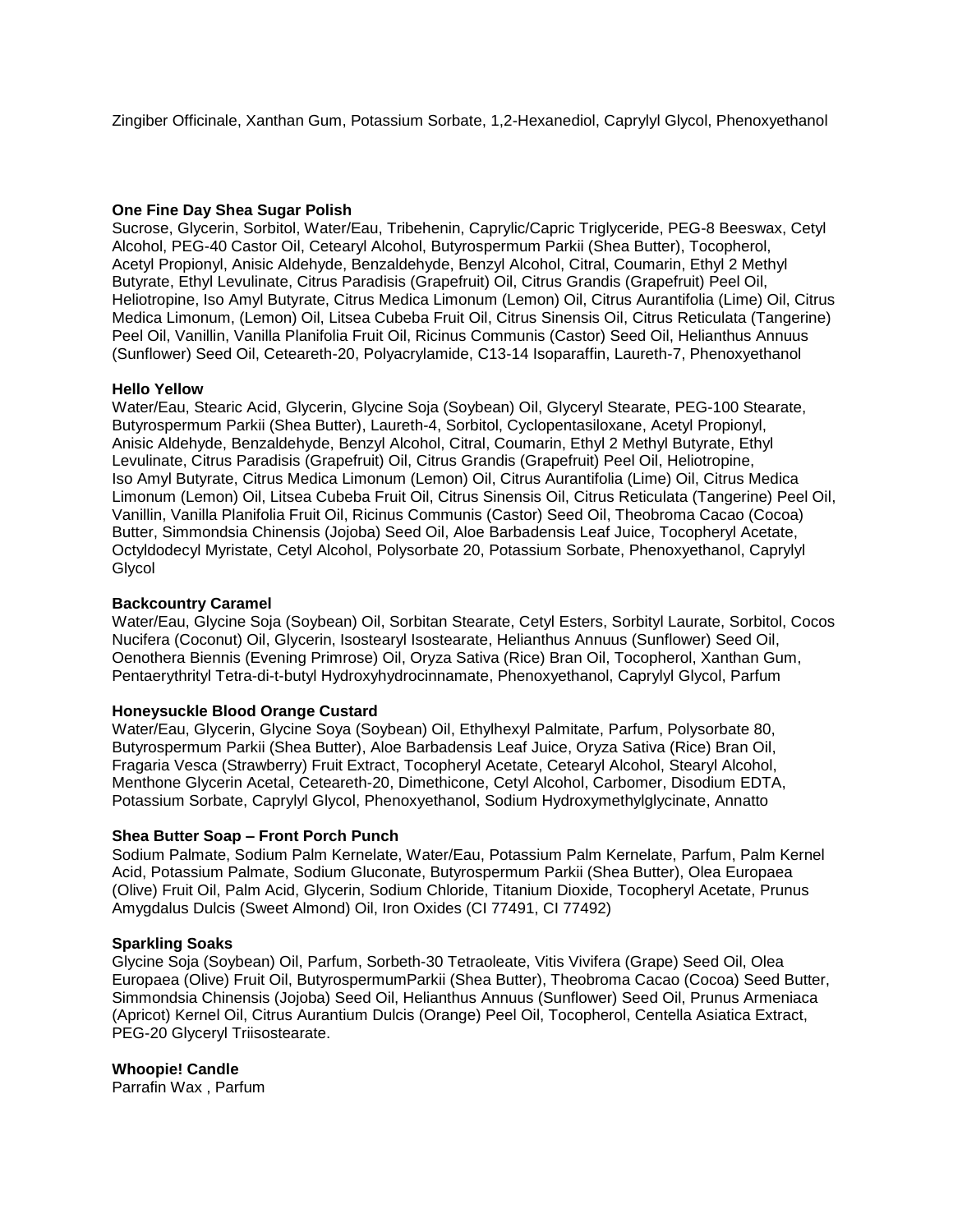### **Rainbow Road & Midnight on the Dock Perfume Mists**

SD Alcohol 40, Parfum, Water/Eau

### **Coconut Beach Shea Sugar Scrub**

Sucrose (Sugar), Glycerin, Sorbitol, Water/Eau, Prunus Armeniaca (Apricot) Seed Powder, Tribehenin, PEG-8 Beeswax,Caprylic/Capric Triglyceride, Cetyl Alcohol, Cetearyl Alcohol, Ceteareth-20, PEG-40 Castor Oil, Parfum, Cocos Nucifera (Coconut) Water, Butyrospermum Parkii (Shea Butter), Helianthus Annuus (Sunflower) Seed Oil, Polyacrylamide,C13-14 Isoparaffin, Laureth-7, Tocopherol, Phenoxyethanol.

### **Coconut Cream Powdermilk Bath with Chicory Root**

Milk/Lait, Sodium Chloride, Sodium Hydrogenated Tallowoyl Glutamate, Sodium Cocoyl Glutamate, Cocos Nucifera Oil (Coconut Milk), Prunus Amygdalus Dulcis (Sweet Almond) Oil, Cichorium Intybus (Chicory) Root Extract, Tocopheryl Acetate, Citric Acid, Sodium Bicarbonate, Aluminum Starch Octenylsuccinate. Parfum

#### **Butter Rum Scrub**

Sucrose (Sugar), Glycine Soja (Soybean) Oil, Sodium Chloride, Ethyl Alcohol (Rum), Laureth 4, PEG-40 Castor Oil, Oryza Sativa (Rice Bran) Oil, Parfum, Tocopherol

#### **Watermelon Basil Vodkatini Scrub**

Sucrose (Sugar), Glycine Soja (Soybean) Oil, Sodium Chloride, Citrullus Vulgaris (Watermelon) Seed Oil, Ethyl Alcohol (Vodka), Laureth 4, PEG-40 Castor Oil, Ocimum Basilicum (Basil) Oil, Coriandrum Sativum (Cilantro) Oil, Oryza Sativa (Rice Bran) Oil, Tocopherol

#### **Cider Fizzer Drop**

Sodium Bicarbonate, Citric Acid, Vitamin E, Kaolin Clay, Epsom Salt, Prunus Amygdalus Dulcis (Sweet Almond) Oil, Medicago Sativa (Alfalfa) Seed Powder, Parfum

#### **Whoopie Fizzer Drops**

Sodium Bicarbonate, Citric Acid, Vitamin E, Kaolin Clay, Epsom Salt, Prunus Amygdalus Dulcis (Sweet Almond) Oil, Parfum. Sucrose, Potassium Bitartrate (Cream of Tartar), and Water/Eau.

#### **Sundae Best Chocolate Mask**

Water/Eau, Bentonite, Caramel, Kaolin, Magnesium Aluminum Silicate, Glycerin, Theobroma Cacao (Cocoa) Powder, PEG-40 Hydrogenated Castor Oil, Benzyl Alcohol Natural, Butyl Butyryl Lactate Natural, Ethyl Butyrate Natural, Heliotropine Natural, Laevo Linalool Natural, Maltol Natural, Neobee M 5, Phenyl Acetic Acid Natural, Vanillin Natural, Polysorbate-20,Prunus Amygdalus Dulcis (Sweet Almond) Oil, Macadamia Ternifolia Seed Oil, Cocos Nucifera (Coconut) Oil, Simmondsia Chinensis (Jojoba) Seed Oil, Daucus Carota Sativa (Carrot) Root Extract, Ubiquinone (Coenzyme Q10), Panax Ginseng Root Extract, Royal Jelly Extract, Lecithin, Xanthan Gum, Decyl Glucoside, Tocopheryl Acetate, Retinyl Palmitate, Ascorbic Acid, Phenoxyethanol, Caprylyl Glycol.

#### **Sweet Tea Shea Sugar Scrub**

Sucrose (Sugar), Glycerin, Sorbitol, Water/Eau, Prunus Armeniaca (Apricot) Seed Powder, Tribehenin, PEG-8 Beeswax,Caprylic/Capric Triglyceride, Cetyl Alcohol, Cetearyl Alcohol, Ceteareth-20, PEG-40 Castor Oil, Parfum, Cocos Nucifera (Coconut) Water, Butyrospermum Parkii (Shea Butter), Helianthus Annuus (Sunflower) Seed Oil, Polyacrylamide,C13-14 Isoparaffin, Laureth-7, Tocopherol, Phenoxyethanol.

#### **Triple Shot Caramel Coffee Sugar Scrub**

Sucrose (Sugar), Glycerin, Sorbitol, Water/Eau Prunus Armeniaca (Apricot) Seed Powder, Tribehenin, PEG-8 Beeswax, Caprylic/Capric Triglyceride, Cetyl Alcohol, Cetearyl Alcohol, Ceteareth-20, PEG-40 Castor Oil, Coffea Arabica (Coffee Bean) Seed Extract, Polysorbate 80, Caffeine, Cocos Nucifera (Coconut) Water, Butyrospermum Parkii (Shea Butter),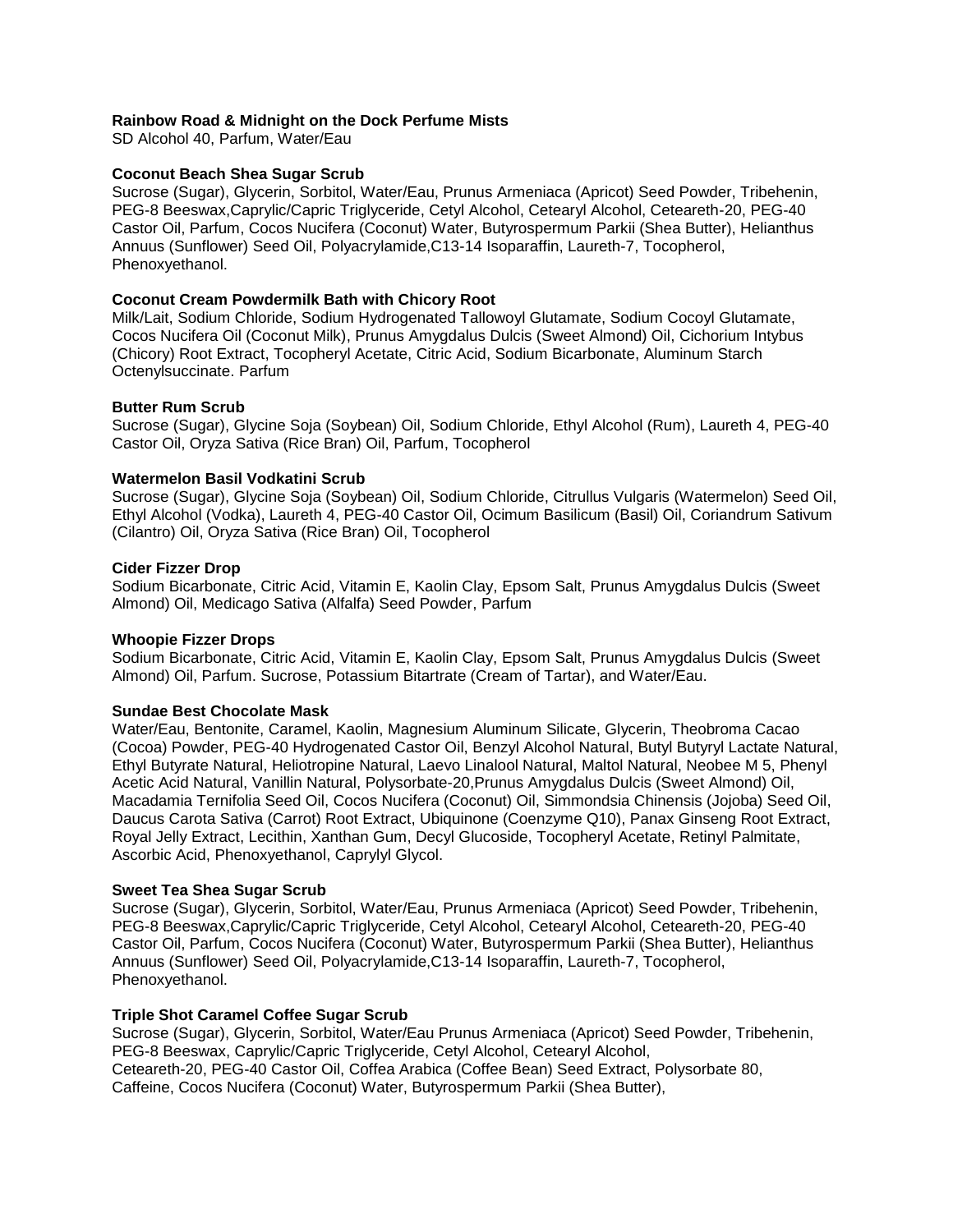Helianthus Annuus (Sunflower) Seed Oil, Polyacrylamide, C13-14 Isoparaffin, Laureth-7, Tocopherol, Parfum, Phenoxyethanol.

# Facial Products:

#### **Spotted Leaving Serum**

\*Organic Aloe Barbadensis Leaf Juice, \*Organic Glycerin, Oat Beta Glucan, Methyl Undecylenoyl Dipeptide-16, Methyl Gluceth-20, Citrus Grandis (Grapefruit) Flower/Leaf/Stem Natural Extract, Hydroxypropyl Starch Phosphate, \*Organic Oryza Sativa (Rice) Extract, \*Organic Centella Asiatica Extract, Plankton Extract, Retinyl Palmitate, Tocopheryl Acetate, Tetrahexyldecyl Ascorbate, Allantoin Panthenol, Xanthan Gum, Water/Eau, Ammonium Acryloyldimethyltaurnate/Vp Copolymer, Benzyl Alcohol, Dehydroacetic Acid, \*Parfum. \*Natural fragrance derived from 100% natural sources

#### **Crow Catcher Serum**

Water/Eau, Caprylic/Capric Triglyceride, Glycerin, Isopentyl Laurate, Dimethicone, Sorbitol, Cetearyl Alcohol, Algae Extract, \*Organic Aloe Barbadensis Leaf Juice, Ascophyllum Nodosum Extract, Asparagopsis Armata Extract, Alaria Esculenta Extract, Centella Asiatica (Gotu Kola) Extract, Panax Ginseng Root Extract, Rosmarinus Officinalis (Rosemary) Leaf Extract, Glyceryl Stearate, Peg-100 Stearate, Sclerotium Gum, Polysorbate 60, Sodium Polyacrylate, Phenoxyethanol, Ethylhexylglycerin.

#### **Wine Down Serum**

\*Organic Aloe Barbadensis Leaf Juice, Polymethylsilsesquioxane, Isopentyl Laurate, Vitis Vinifera (Grape) Extract, Dimethicone, Gamma Polyglutamic Acid, Vitis Vinifera (Grape) Seed Extract Powder, Glycerin, Hydroxyethyl Acrylate/Sodium Acryloyldimethyl Taurate Copolymer , Sodium Lactate, Propyl Gallate, Gallyl Glucoside, Epigallocatechin Gallatyl Glucoside, \*Organic Oryza Sativa (Rice) Extract, \*Organic Centella Asiatica Extract, \*Organic Oryza Sativa (Rice) Extract, \*Organic Anthemis Nobilis (Chamomile) Flower Extract, Vitis Vinifera (Grape) Vine Extract, Opuntia Streptacantha Stem Extract, Citrullus Lanatus (Watermelon) Fruit Extract, Lens Esculenta (Lentil) Fruit Extract, Pyrus Malus (Apple) Fruit Extract, Chondrus Crispus (Carrageenan), Sodium PCA, Butylene Glycol, Water/Eau, Sodium Phytate, Benzyl Alcohol, Dehydroacetic Acid, \*Parfum. \*Natural fragrance derived from 100% natural sources

#### **Sand Your Ground Mud Mask**

Montmorillonite Red Clay, Water/Eau, Pumice, \*Organic Glycerin, \*Organic Salix Alba (Willow) Bark Extract, Chondrus Crispus (Carrageenan), Microcrystalline Cellulose, Cellulose Gum, Phenoxyethanol, Ethylhexylglycerin, \*Parfum. \*Natural fragrance derived from 100% natural sources

#### **Green Tea Milk Wash:**

Water/Eau, Glyceryl Cocoate, Glyceryl Stearate SE, Aloe Barbadensis Leaf Juice, Sucrose Cocoate, Sodium Hyaluronate, Cetyl Alcohol, Cocos Nucifera (Coconut) Milk, Camellia Sinensis (Green Tea) Extract, Xanthan Gum, Dimethicone, Carbomer, Aminomethyl Propanol, Phenoxyethanol, Caprylyl Glycol, \*Parfum. \*Natural fragrance derived from 100% natural sources

#### **Three Milk Moisturizer:**

Water/Eau, Aloe Barbadensis Leaf Juice, Stearic Acid, Glycerin, Butylene Glycol, Carbomer, Polysorbate 20, Palmitoyl Oligopeptide, Palmitoyl Tetrapeptide-7, Cyclopentasiloxane, Cyclohexasiloxane, Glyceryl Stearate, Cetyl Esters, Sodium PCA, Hydrogenated Soy Oil, Glycereth-26, Cetyl Alcohol, Cocos Nucifera (Coconut) Milk, Silybum Marianum (Milk Thistle) Extract, Astragalus Membranaceus Milk Extract, Hydrolyzed Pea Protein, Lecithin, Olea Europaea (Olive) Fruit Oil, Squalane, Phytosterols, Ceramide-3, Butyrospermum Parkii (Shea) Butter, Simmondsia Chinensis (Jojoba) Seed Oil, Gucosamine HCl, Algae Extract, Saccharomyces Cerevisiae Extract, Urea, Allantoin, Panthenol, Jojoba Esters, Bisabolol, Retinol, Tocopheryl Acetate, Retinyl Palmitate, Ergocalciferol, Phenoxyethanol, Caprylyl Glycol,\* Parfum , Aminomethyl Propanol. \*Natural fragrance derived from 100% natural sources